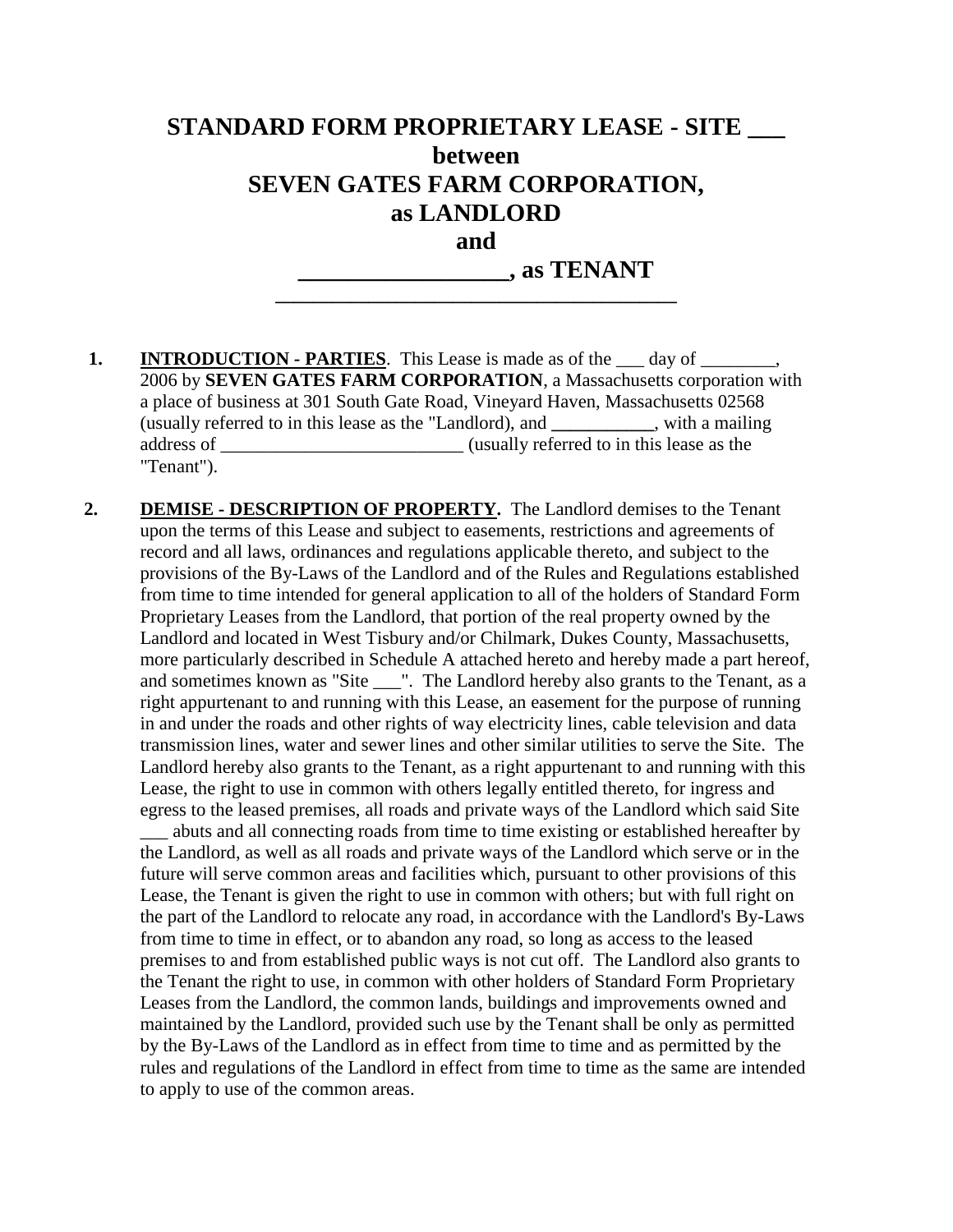- **3. TERM.** The original term of this Lease shall commence on the date hereof and continue through March 31, 3020, unless sooner terminated as herein provided. In the event of the dissolution of the Landlord, whether by expiration of time on March 31, 3020, or otherwise, the Landlord agrees, subject to the provisions of the Landlord's By-Laws from time to time in effect, to convey to the Tenant the fee to Site \_\_\_ together with access rights to and from the Site and such easements to use what are now or hereafter become common lands and facilities as are given to other tenants of other sites in connection with such dissolution.
- **4. RENT.** All rent payments shall be made at the office of the Landlord or at such other place as the Landlord may designate in writing to the Tenant in accordance with the provisions of following Paragraph 20.

A. Variable Annual Rent. An annual rent ("Variable Annual Rent") shall be fixed for each fiscal year of the Landlord in the manner provided in the By-Laws of the Landlord from time to time in effect, and shall take into account whether or not the leased premises have been improved with a structure usable for habitation (an "Improved Site") or not (an "Unimproved Site") in accordance with the Landlord's By-Laws in effect from time to time. Such Variable Annual Rent shall be paid by the Tenant, in advance, in equal quarterly installments on the first days of January, April, July and October (or on any other schedule fixed by the Landlord from time to time in accordance with its By-Laws), the first installment to be payable on or as of the first quarter day next following the beginning of the Lease, or any adjustment of the Variable Annual Rent rental, and the final installment on the termination of the Lease, with an apportionment in each case if necessary. The Tenant shall have the option of paying said rent in advance in equal monthly payments or may prepay the entire Variable Annual Rent at the beginning of the Landlord's fiscal year.

On the date of this Lease, Site is treated as an Improved Site under the Landlord's By-Laws, and the Variable Annual Rent applicable to Site \_\_\_\_\_ is  $\mathbb{S}$  .

The Variable Annual Rent will be adjusted equitably if during any fiscal year the status of the Site changes between an Improved Site and an Unimproved Site.

B. Additional Rent - Real Estate Taxes. The Tenant shall pay to the Landlord as additional rent the Tenant's share of all real estate taxes or taxes in the nature of real estate taxes, including special and general assessments, however the same may be designated, levied or assessed on or against the leased premises, plus an equitable share of any taxes or assessments which may be assessed on or against the common property (improved and unimproved) belonging to the Landlord and not subject to a Standard Form Proprietary Lease, for each year or part thereof during the term of this Lease. The preceding sentence is intended to apply to taxes and assessments not already included in the Variable Annual Rent, such as might apply following an assessment levied following an improvement constructed by the Landlord. Amounts payable under this paragraph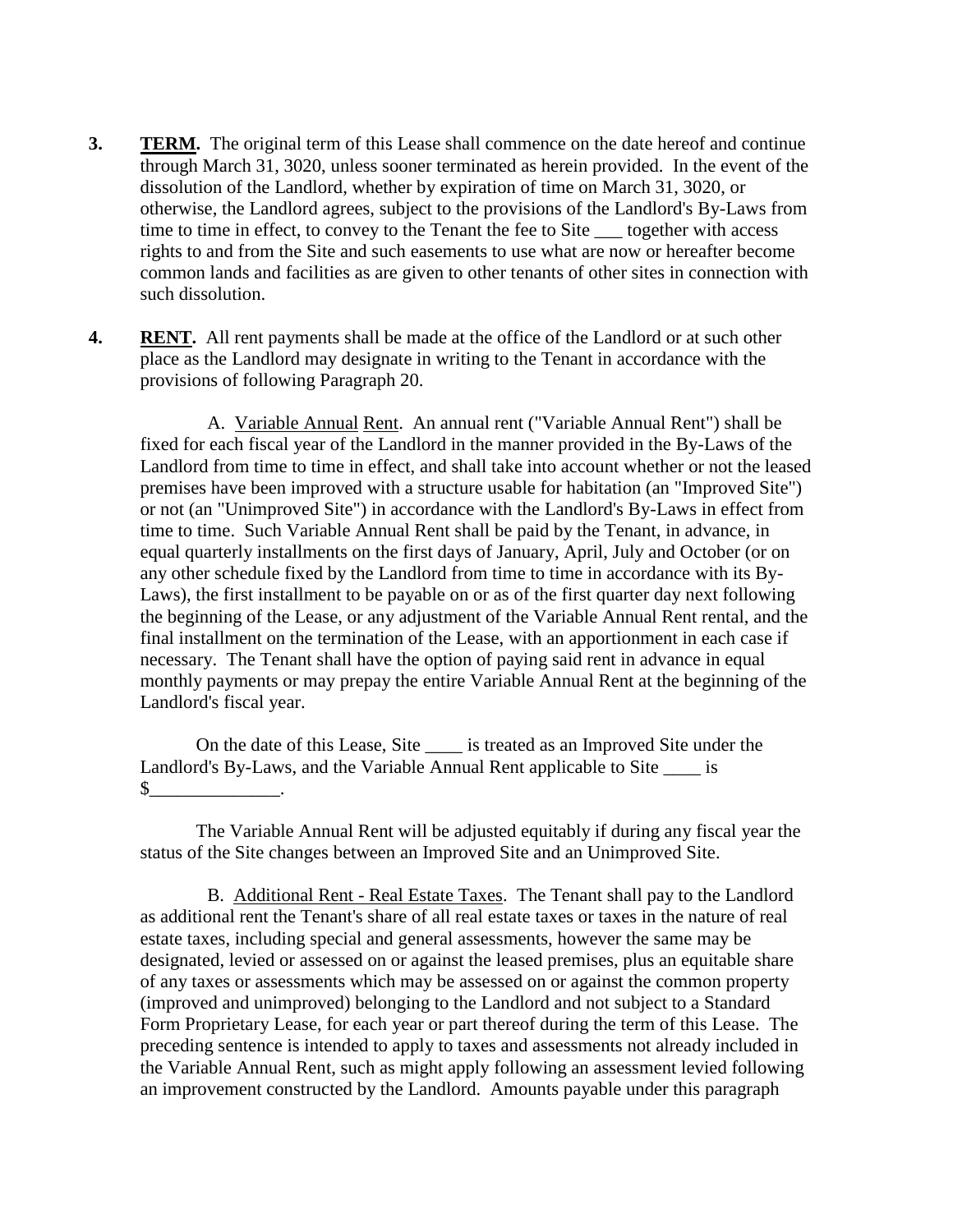shall not be duplicative of taxes or assessments already included in the Variable Annual Rent. The Tenant's share shall be as determined in a manner of general application to all holders of Standard Form Proprietary Leases (although this shall not require that the assessment be the same for all sites). If the Lease year shall not be co-extensive with the tax year, there shall be an equitable apportionment of the Tenant's liability hereunder for such taxes. Additional rent as described in this Paragraphs 4.B will be payable within twenty days of receipt by the Tenant from the Landlord of a written bill for the same. If the leased premises should now or ever be assessed in common with other property of the Landlord, and an apportionment is not, upon request, made by the assessors showing the amount of the assessment applicable solely to the leased premises, then an apportionment shall be made by agreement of the Landlord and Tenant, or if they fail to agree after thirty calendar days, then by arbitration, with the party whose last proposed allocation was further from the allocation determined by the arbitrator to pay for the costs and expenses of the arbitration, including reasonable legal fees of the prevailing party.

C. Additional Rent - Special Assessments. The Tenant shall pay as and when they become due and payable all water and sewer charges which may be assessed and become due in the future (all sites and other property of the Landlord are served as of the date of this Lease by wells and by septic systems), and all charges for electricity, gas, heat, steam, oil, water, energy and other utilities supplied to the leased premises. If any such utilities are not separately metered or assessed or are only partially separately metered or assessed and are used in common with other tenants in the Seven Gates Farm community, the Tenant will pay to the Landlord as additional rent an apportionment of such charges for utilities used in common based upon an equitable basis selected by the Landlord through its Board of Directors, in addition to the Tenant's payments of the separately metered charges. Additional rent as described in this Paragraphs 4.C will be payable within twenty days of receipt by the Tenant from the Landlord of a written bill for the same.

D. Additional Rent - Services. Historically the Landlord has provided various non-essential services to holders of Standard Form Proprietary Leases at stated rates or costs, including but not limited to services for lawn care, snowplowing of driveways, maintenance work on dwellings, and sale of gasoline. For so long as the Landlord elects to continue to provide these or other services to tenants (and the Landlord hereby specifically retains the right at any time in its sole discretion to discontinue providing some or all of these non-essential services), the Landlord shall do so at prices uniformly determined for all tenants (whether based on hourly charges, square footage, markup on costs of goods sold, or some other basis). If the Tenant requests services from the Landlord, and the Landlord provides them, then the charges assessed by the Landlord to the Tenant for such charges shall be deemed to be additional rent, and will be payable within twenty days of receipt by the Tenant from the Landlord of a written bill for the same. Among other remedies of the Landlord upon an Event of Default as defined in Paragraph 18, the Landlord may at its election discontinue providing non-essential services to the Tenant from and after the Event of Default (regardless of whether or not such Event of Default is subsequently cured).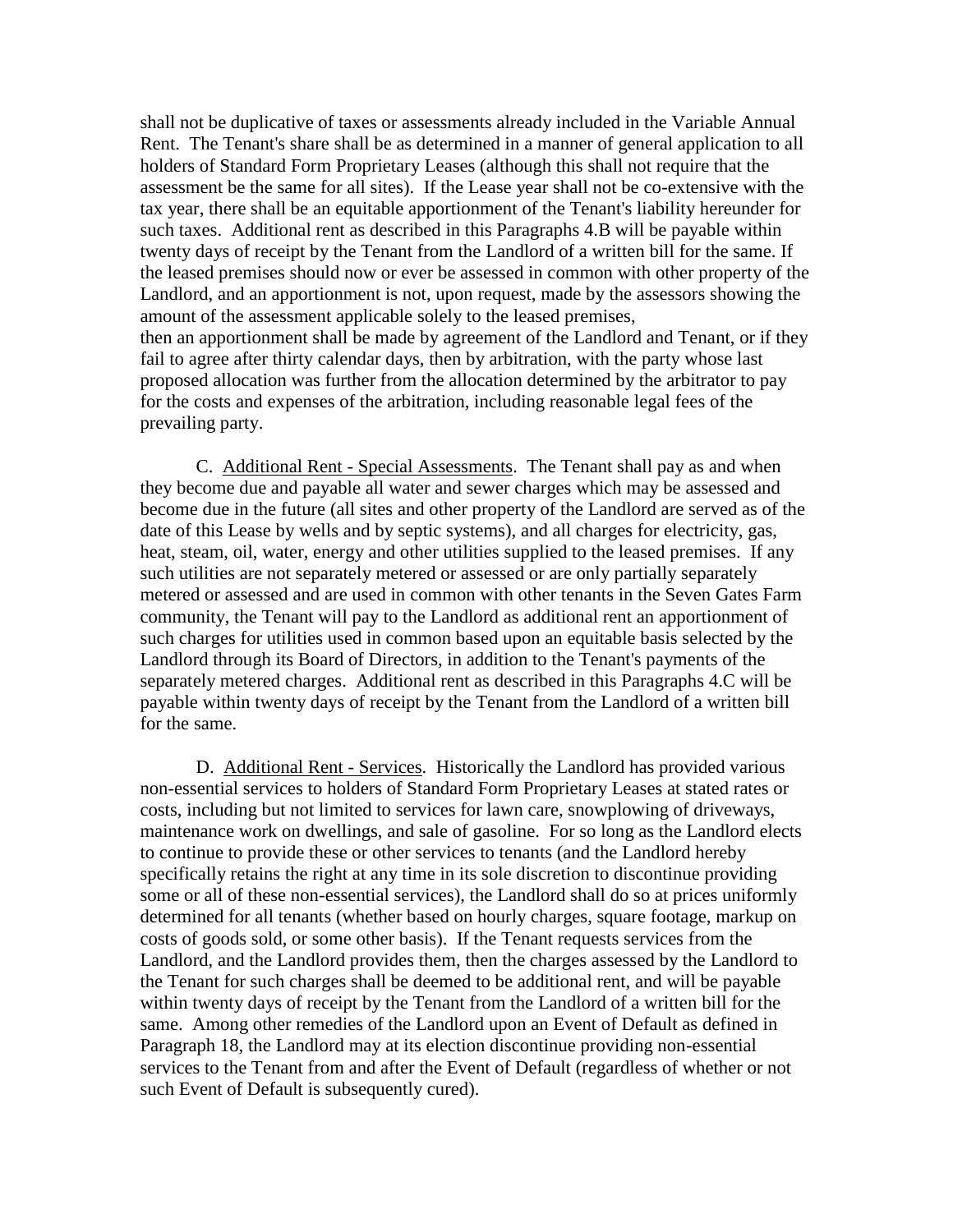E. Additional Rent - Special Assessments. In the event that the Landlord makes a special assessment for capital repair or improvements (rather than assessing a capital call against all shareholders of the Landlord), then in such event the Tenant shall pay to the Landlord as additional rent such special assessment when the same becomes due and payable as specified by the Landlord.

F. Additional Rent - General. All taxes, charges, costs and expenses which the Tenant is required to pay hereunder, together with all interest and penalties that may accrue

thereon in the event of the Tenant's failure to pay such amounts, and all damages, costs and

expenses which the Landlord may incur by reason of any default of the Tenant or failure on the Tenant's part to comply with the terms of this Lease, shall be deemed to be additional rent, and in the event of non-payment by the Tenant, the Landlord shall have all the rights and remedies with respect thereto as the Landlord has for the non-payment of Variable Annual Rent.

#### **5. SERVICES REQUIRED OF LANDLORD; RESERVED RIGHTS TO ACCOMPLISH SERVICES.** The Landlord shall provide the following services:

A. Maintenance of the access roads off the public way up to the sites (but not including maintenance of driveways off of the access road onto the site), including clearing and plowing as needed in the winter, as well as all other access roads serving any common land or facility which the Tenant is entitled by other provisions of this Lease to use.

B. Provision of electricity services to the boundary of the leased premises (it shall be the responsibility of the Tenant to run electric service from the edge of the leased premises onto and within the site and to any dwelling(s)).

C. Provide and maintain such common lands and common buildings for the common use and benefit of all of the holders of Standard Form Proprietary Leases as the Landlord determines appropriate from time to time, and in the absence of any specific determination to the contrary, then substantially in the manner in which such common lands and common buildings are currently maintained.

Interruption or curtailment of any such services shall not constitute a constructive or partial eviction, nor, unless caused by the gross negligence of the Landlord, entitle the Tenant to any abatement of rent, either Variable Annual Rent or additional rent.

Notwithstanding any provision in this Lease to the contrary, the Landlord expressly reserves the right, for any of the foregoing purposes, and for the purpose of furnishing any community service to the Tenant or other holders of Standard Form Proprietary Leases and for the laying, extension, maintenance or replacement of any water or sewer pipes for use in connection with this Site or other sites or common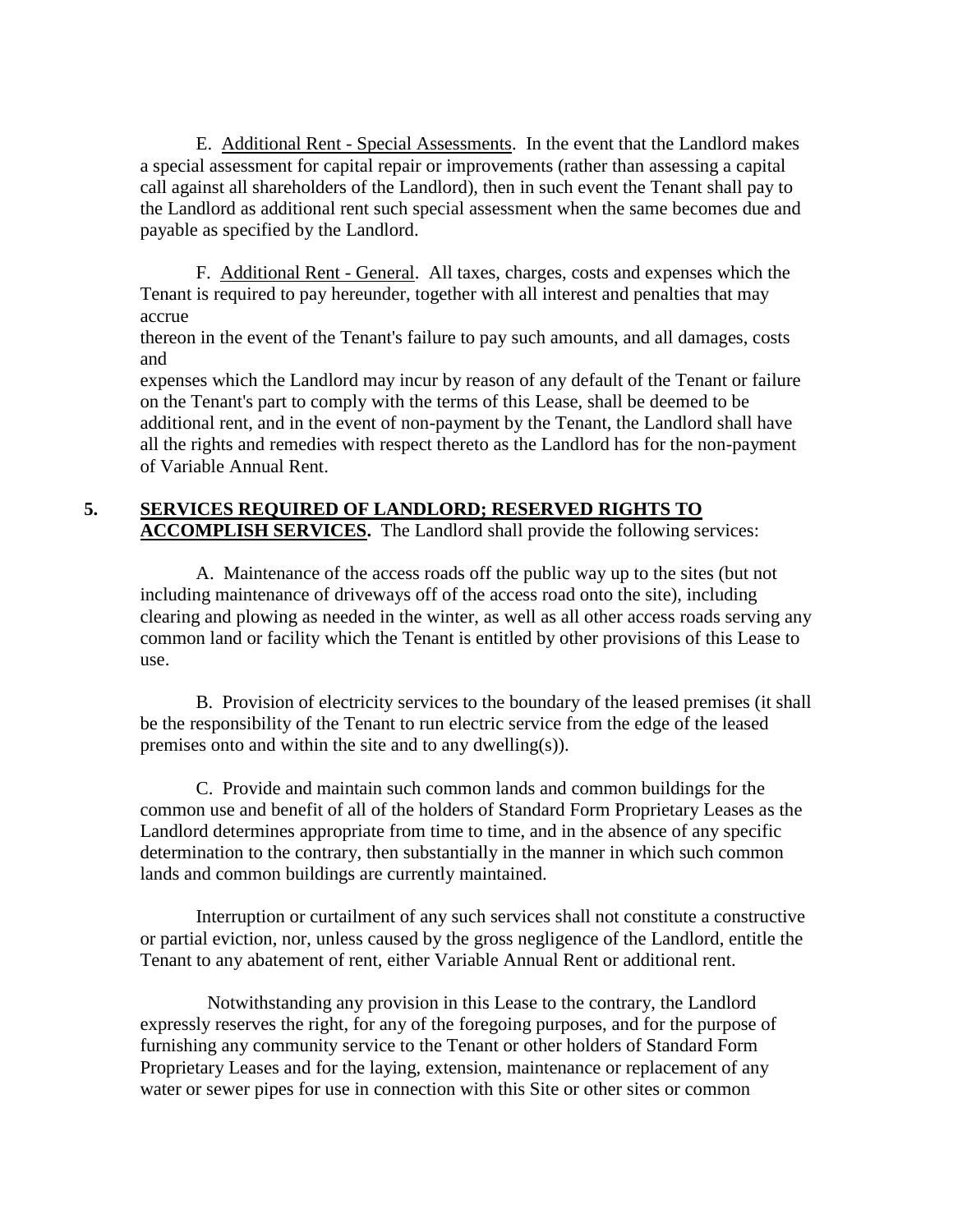structures, or in the management and operation of the common facilities by its duly authorized agents or employees, to enter upon the leased premises and pass over and use as private ways any roads or ways over the leased premises, and the right to discharge surface drainage from any road of the Landlord and from ditches and gutters at the sides thereof, over any adjoining land of the Tenant, and the right to locate, erect and maintain poles and wires upon and across the leased premises for telephone service, cable service and transmission of electricity to and from the leased premises and to and from any other premises of the Landlord, whether leased or not, and full right of ingress and egress for these purposes.

#### **6. USE OF PROPERTY**.

 A. Specific Use. The Tenant shall use the leased premises solely and exclusively for

residential purposes as more fully defined hereinafter and in the By-Laws of the Landlord. The

Tenant shall not maintain, erect or permit to be maintained or erected upon the leased premises any building or structure except a primary private residence and one secondary private residence with the usual outbuildings for use therewith, including, but not restricted to, a private garage and stable so long as such outbuildings may not be used for any residential or housekeeping purpose (including sleeping and/or cooking facilities). Any such secondary residence may be either a separate structure or an attached or semiattached structure to the primary residence. All primary residences, secondary residences and outbuildings must conform to and be in compliance with applicable law. The maximum floor area (as floor area is defined in the relevant Town Zoning Code) of any secondary residence shall not exceed 800 square feet. Any such secondary residence may be used only by the Tenant, members of the Tenant's family, non-paying guests, employees of the Tenant or permitted sub-lessees of the Tenant. Any structures erected or altered in violation of this Lease or the By-Laws of the Landlord in effect from time to time will be subject to removal at the Tenant's expense at the election of the Landlord. In the event that the Tenant is not a natural person, then the Tenant shall designate to the Landlord in writing a natural person who will be treated as the "Tenant" for purposes of the preceding sentence.

B. Prohibitions. Notwithstanding the preceding provisions, the Tenant shall not construct or alter substantially any building or structure on the leased premises, or substantially alter the topography of the leased premises, without complying fully with the By-Laws of the Landlord, including the requirement of obtaining prior written approval from the Board of Directors of the Landlord (to which a recommendation is made by the architectural review committee appointed by the Landlord). The Tenant shall not display any advertising on the leased premises nor suffer or permit any strip or waste upon the leased premises, nor permit any nuisance thereon, nor use or occupy, nor permit the leased premises or any part thereof to be used or occupied for any unlawful business, use or purpose, nor for any business, use or purpose deemed disreputable or extra-hazardous, nor for any purpose or in any manner which is in violation of any present or future governmental laws or regulations. Promptly after the discovery of any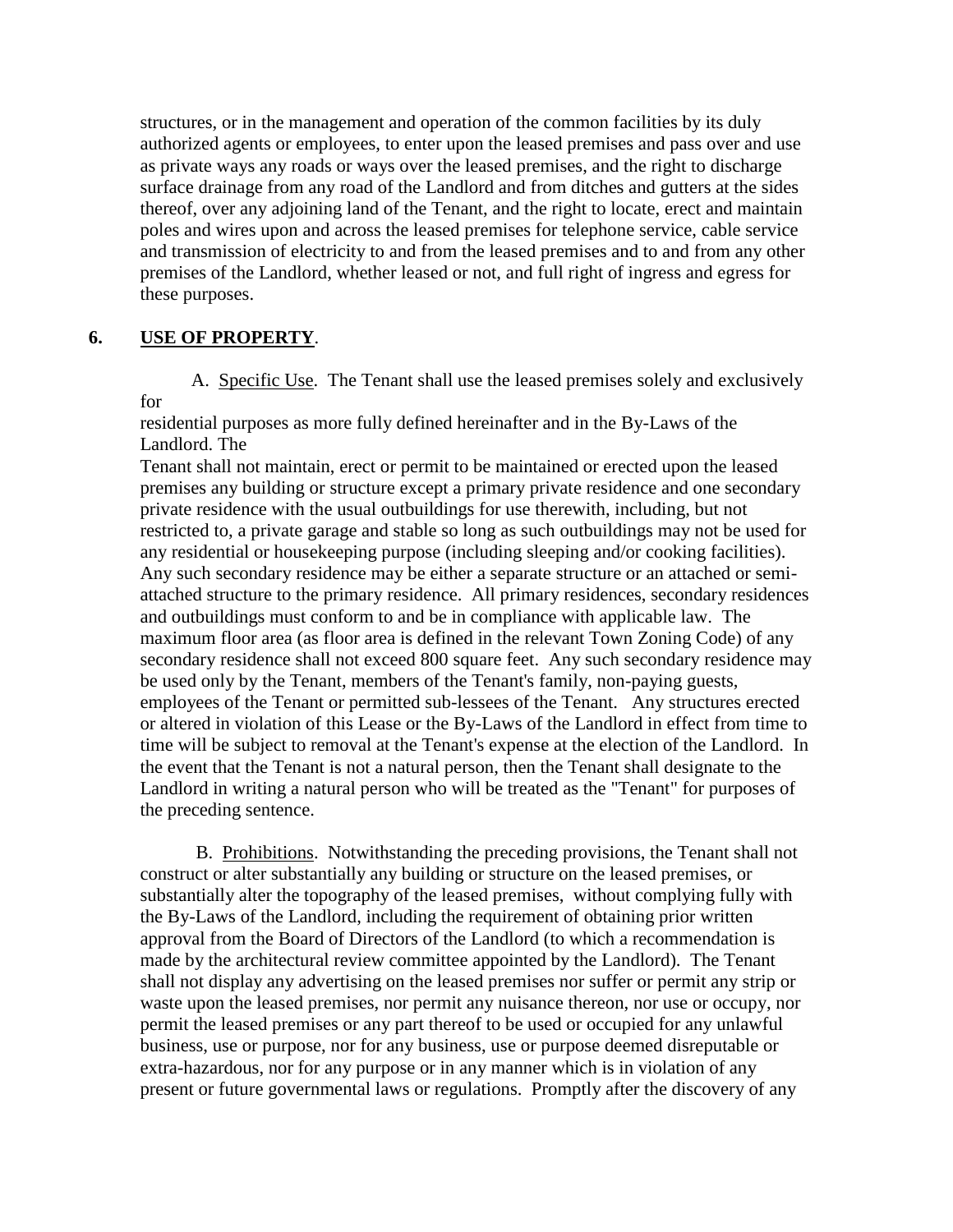such unlawful, disreputable or extra-hazardous use, the Tenant shall take all necessary steps, legal and equitable, to compel the discontinuance of such use and to oust and remove any subtenants, occupants or other persons guilty of any unlawful, disreputable or extra-hazardous use. The Tenant shall indemnify the Landlord against all costs, expenses, liabilities, losses, damages, injunctions, suits, fines, penalties, claims and demands, including reasonable counsel fees, arising out of any violation of or default under these provisions.

C. Occupancy Permit - Insurance. The Tenant shall not use or occupy or permit the leased premises to be used or occupied, nor do or permit anything to be done in or on the leased premises in a manner which will in any way violate any certificate of occupancy affecting the leased premises, or make void or voidable any insurance then in force with respect thereto, or which will make it impossible to obtain, or will cause any increase the premiums for, fire or other insurance carried by the Landlord.

- **7. RULES AND REGULATIONS.** The Landlord reserves the right, from time to time, to impose reasonable rules and regulations of general application to and for the common benefit of all holders of Standard Form Proprietary Leases running from the Landlord. The Tenant agrees to abide by such rules and regulations, and acknowledges and agrees that failure to so abide shall constitute an event of default under this Lease giving rise to all of the Landlord's remedies in the event of default. The Landlord shall furnish to the Tenant a copy of the Landlord's by-laws and any rules and regulations upon execution of this Lease, and thereafter promptly upon any change in the same, and shall maintain a set of the current by-laws and any rules and regulations at the office of the Landlord and available for inspection by the Tenant during normal business hours.
- **8. QUIET ENJOYMENT**. The Tenant, upon the payment of the rent herein reserved, and upon the performance of the terms of this Lease, shall at all times, during the Lease term and during any extension or renewal term, peaceably and quietly enjoy the leased premises without any disturbance from the Landlord or from any other person claiming through the Landlord.
- **9. SURRENDER OF POSSESSION**. The Tenant shall, on the last day of the term or upon the sooner termination of the term (including through early termination by the Landlord as a result of default by the Tenant), peaceably and quietly surrender the leased premises to the Landlord in as good condition and repair as at the commencement of the initial term and as any new replacements, additions or improvements, constructed, erected, added or placed thereon by the Tenant were when completed, normal wear and tear excepted. The Tenant acknowledges that at the commencement of this Lease the condition of the leased premises is acceptable to the Tenant.

Any personal property of the Tenant (which shall not include any buildings, fixtures, structures or other improvements which have become fixed to the real property) which is not removed upon termination of this Lease shall become the property of the Landlord without further action on its part, or the Landlord at its option may remove any such property then upon the leased premises, and may store it at the Tenant's expense,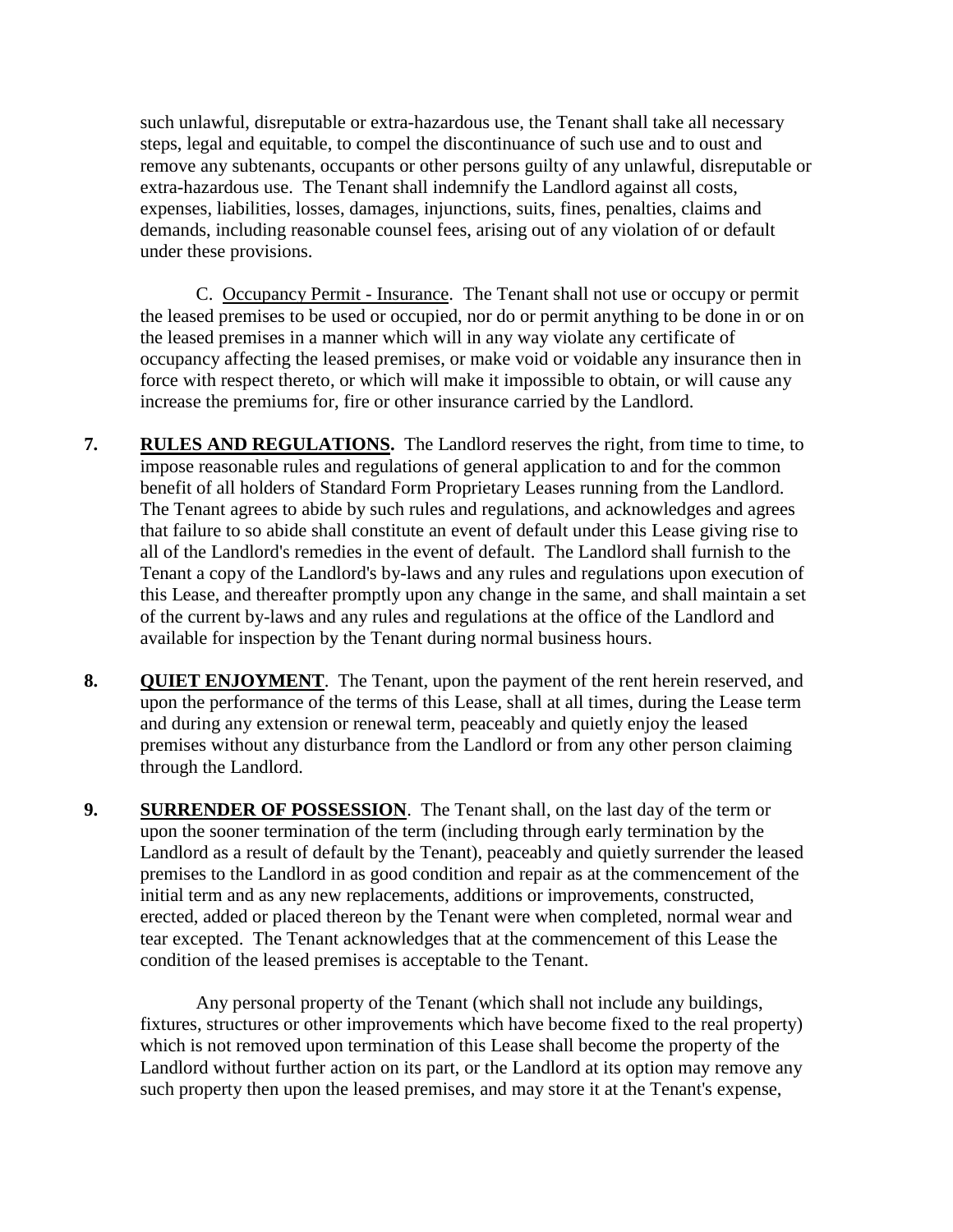and may, on three (3) days written notice to the Tenant, sell such property at public or private sale, or if it be unsalable, may dispose of it in any other manner without liability to the Tenant. The Tenant shall be liable for all expenses of storage, sale or removal of such property.

10. ASSIGNMENT AND SUBLEASE. The Tenant shall not assign, mortgage or encumber this Lease without the prior written consent of the Landlord in each instance, which consent shall not be unreasonably withheld or delayed. No assignment of all of the Tenant's interest in this Lease may be made by the Tenant except in connection with a transfer of all of Tenant's capital stock in the Landlord to the same person. In any instance of a sublease for not more than one year (including any and all renewals of the sublease which are within the subtenant's control), the prior written consent of the Landlord shall not be required. The Tenant shall promptly furnish to the Landlord a copy of any sublease entered into by the Tenant. All subleases shall be entered into only in full compliance with the By-Laws of the Landlord in effect from time to time, and shall in every instance require the subtenant to comply fully with all of the By-Laws and all of the rules and regulations of the Landlord concerning use of common lands and facilities. The Tenant acknowledges that currently advance notice must be given to the Landlord of any intent to assign the lease, and that any proposed assignee or transferee of the Lease and any proposed mortgagee will be required by the Landlord, as a condition of the assignment, to commit to signing a Standard Form Proprietary Lease with the Landlord at the time such proposed mortgagee would acquire the leasehold interest.

The Tenant may not separately sublease either the primary or secondary residence but may sublease the entire Site to one person or family in accordance with the provisions of this Lease and the By-Laws of the Landlord.

#### **11. REPAIRS AND MAINTENANCE.**

A. Landlord. The Landlord shall repair and maintain the common grounds and facilities, including the office and barn structures and the piers, or alternatively may elect to raze and/or raze and replace such structures, in a safe and reasonable manner, and shall keep the access roads in good order and repair and free of snow and ice and other obstructions. The Landlord shall also maintain the common utilities serving the sites generally or the common buildings and structures specifically.

B. Tenant. The Tenant shall, at the sole expense of the Tenant, keep in good order and repair and in a sightly condition any structure, building or improvement erected on the Site.

**12.** ALTERATIONS BY TENANT. Notwithstanding the preceding provisions, the Tenant may not alter substantially externally, or permit the substantial external alteration of, any structure upon the leased premises except in conformity with the By-Laws of the Landlord in effect from time to time, nor shall the Tenant substantially alter or permit the substantial alteration of the topography of the leased premises by bulldozing or otherwise except in conformity with the By-Laws of the Landlord in effect from time to time.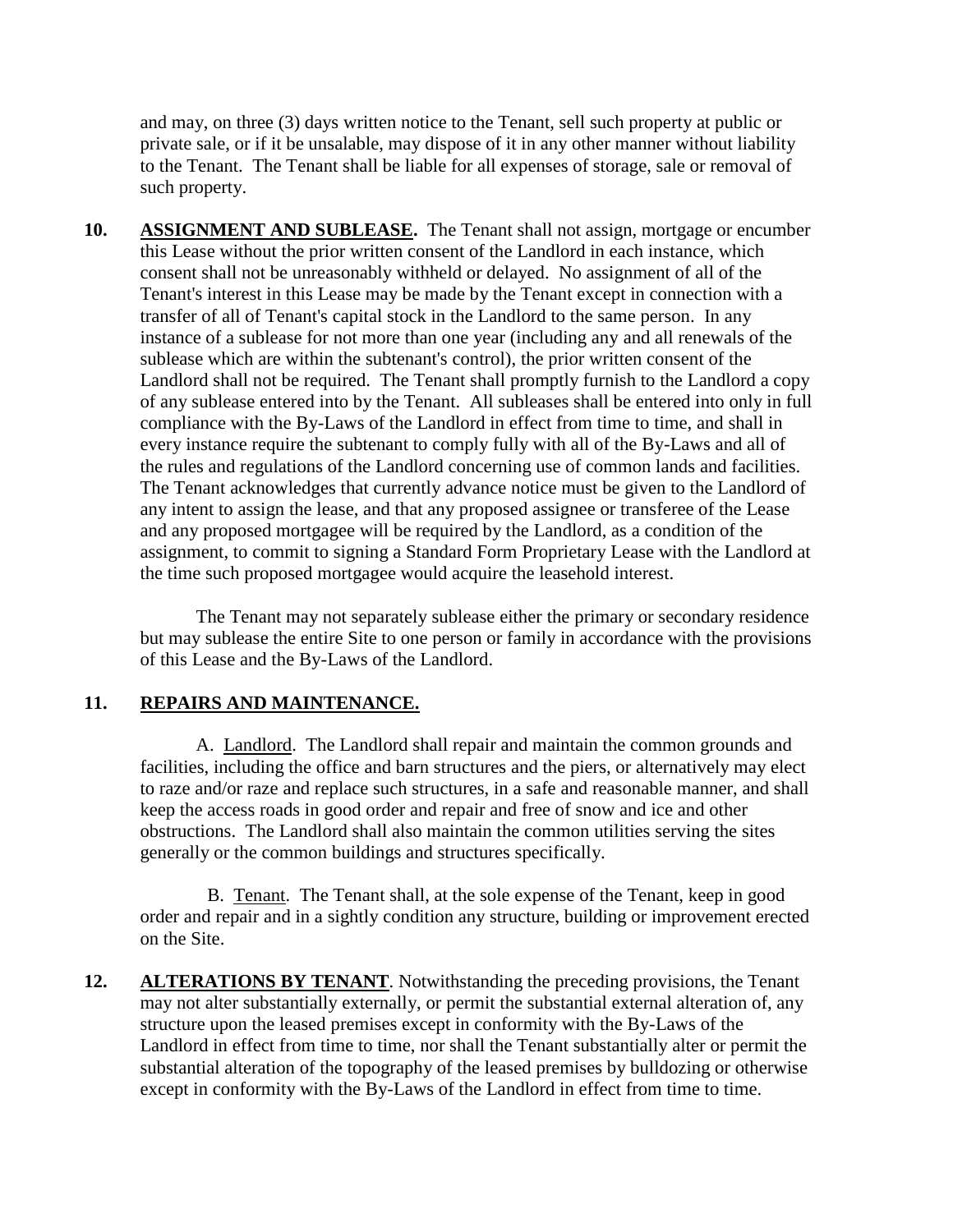If the Landlord consents to any alteration, addition or improvement, the Tenant shall pay the entire cost of any work undertaken, procure all necessary permits before undertaking such work, do all of such work in a good and workmanlike manner, employing materials of good quality and complying with all governmental requirements, save the Landlord harmless and indemnified from all injury, loss, claim or damage to any person or property occasioned by or growing out of such work. Buildings constructed on the Site, as well as fixtures, structures and other improvements erected on the Site which are become affixed to the land, shall all become and thereafter be treated as part of the real property owned by the Landlord and subject to this Lease.

- **13.** TENANT'S PERSONAL PROPERTY. All structures or dwellings erected on the Site by the Tenant, and all personal property belonging to the Tenant or Tenant's guests on the leased premises, shall be and remain at the sole risk and hazard of the Tenant. If the whole or any part of such property shall be destroyed or damaged by fire, storm, water, bursting of water pipes or in any other way or manner or casualty, no part of such loss or damage is to be charged to, or be borne by, the Landlord.
- 14. **EMINENT DOMAIN CONDEMNATION**. If the whole or any part of the leased premises shall be taken under the power of eminent domain or condemnation, or by the purchase in lieu thereof by any public, quasi-public, or private authority, or condemned as unlawful, or suffer

any damage which shall entitle the Landlord to make a claim for injury, all damages awarded for such taking, whether for the whole or any part of the leased premises, shall be apportioned equitably between the Landlord and the Tenant as the respective interests existed immediately prior to the eminent domain or condemnation proceedings.

#### **15. INSURANCE**.

A. Landlord's Undertaking. The Landlord shall keep the common structures and improvements generally serving the Sites insured against loss or damage by fire with extended coverage endorsement in an amount sufficient to prevent the Landlord from becoming a co-insurer under the terms of the applicable policies, but in any event in an amount not less than eighty percent (80%) of the full insurable value as determined from time to time. The full insurable value shall mean actual replacement cost (exclusive of the cost of excavation, foundations, and footings below the basement floor) without deduction for physical depreciation. Such insurance shall be issued by financially responsible insurers. The Landlord may obtain and maintain such other insurances as it deems appropriate from time to time, but shall not be under any obligation to the Tenant to do so.

B. Tenant's Undertaking. The Tenant shall keep any and all structures and improvements erected on the Tenant's Site insured throughout the term of this Lease or any extension thereof against the following:

(1) Loss or damage by fire and such other risks as may be included in the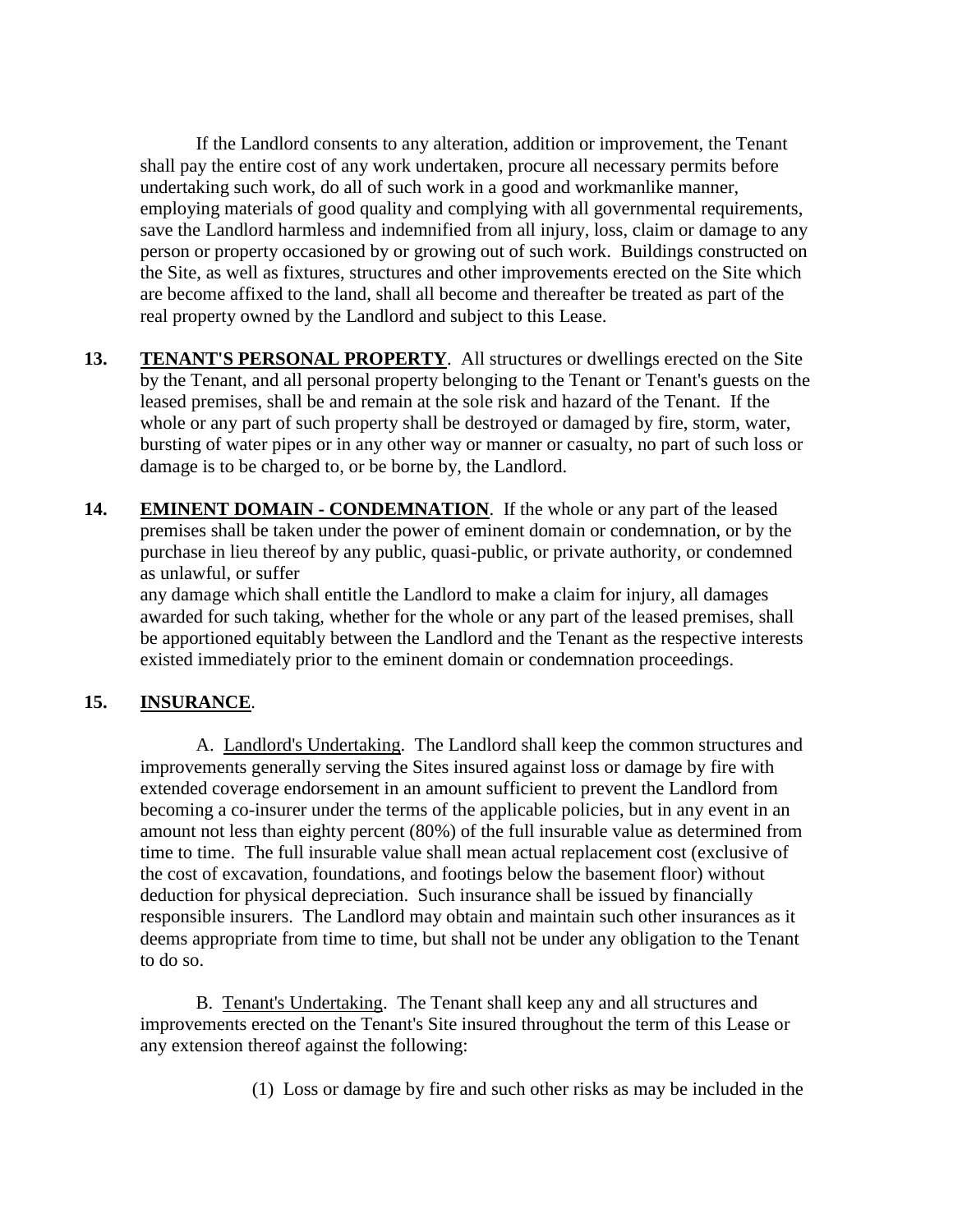broadest form of extended coverage insurance from time to time available in amounts sufficient to prevent the Landlord or the Tenant from becoming a coinsurer within the terms of the applicable policies, and in any event in an amount not less than eighty percent (80%) of the then full insurable value;

 (2) Claims for personal injury or property damage under a policy of comprehensive personal public liability insurance, with such limits as may reasonably be requested by the Landlord from time to time, but not less than One Million Dollars (\$1,000,000.00) combined single limit for bodily injury (including death) and for property damage;

 (3) Such other hazards and in such amounts as the holder of any mortgage to which this Lease is subordinate may require from time to time.

- **16. INDEMNIFICATION**. The Tenant shall save the Landlord harmless and indemnified from all bodily and personal injury, loss, claim or damage to any personal property while on the leased premises, and from and against all bodily and personal injury, loss, claim or damage to any personal property anywhere on or about land owned by the Landlord (including, but not limited to, the common land and facilities), occasioned by any act, neglect, or omission of the Tenant or of the Tenant's employees, agents or licensees, subtenants, invitees or any other person for whom the Tenant is responsible or occasioned by a default in the proper performance of the Tenant's obligations under the terms of this Lease.
- **17. RIGHT OF ENTRY.** The Landlord and its representatives may, following reasonable prior notice (except in the event of emergency), enter the leased premises at any reasonable time for the purpose of inspecting the leased premises, performing any work which the Landlord elects to undertake made necessary by reason of the Tenant's default under the terms of this lease, or for any other reasonable purpose.

#### **18. LANDLORD'S REMEDIES**.

A. Events of Default. Each of the following shall constitute defaults under this Lease giving rise to the remedies of the Landlord:

(1) The Tenant shall fail or refuse to perform any covenant of this Lease if such failure or refusal is not cured within forty-five (45) days after written notice thereof is given by the Landlord; or, if such failure or refusal shall be of such nature that it cannot be cured completely within such forty-five (45) day period (and thus excluding any obligation to make payment for rent or services), if the Tenant shall not have promptly commenced within such forty-five (45) day period and shall not thereafter proceed with reasonable diligence and in good faith to remedy such failure or refusal;

(2) The Tenant shall be adjudicated a bankrupt, make a general assignment for the benefit of creditors, or take the benefit of any insolvency act,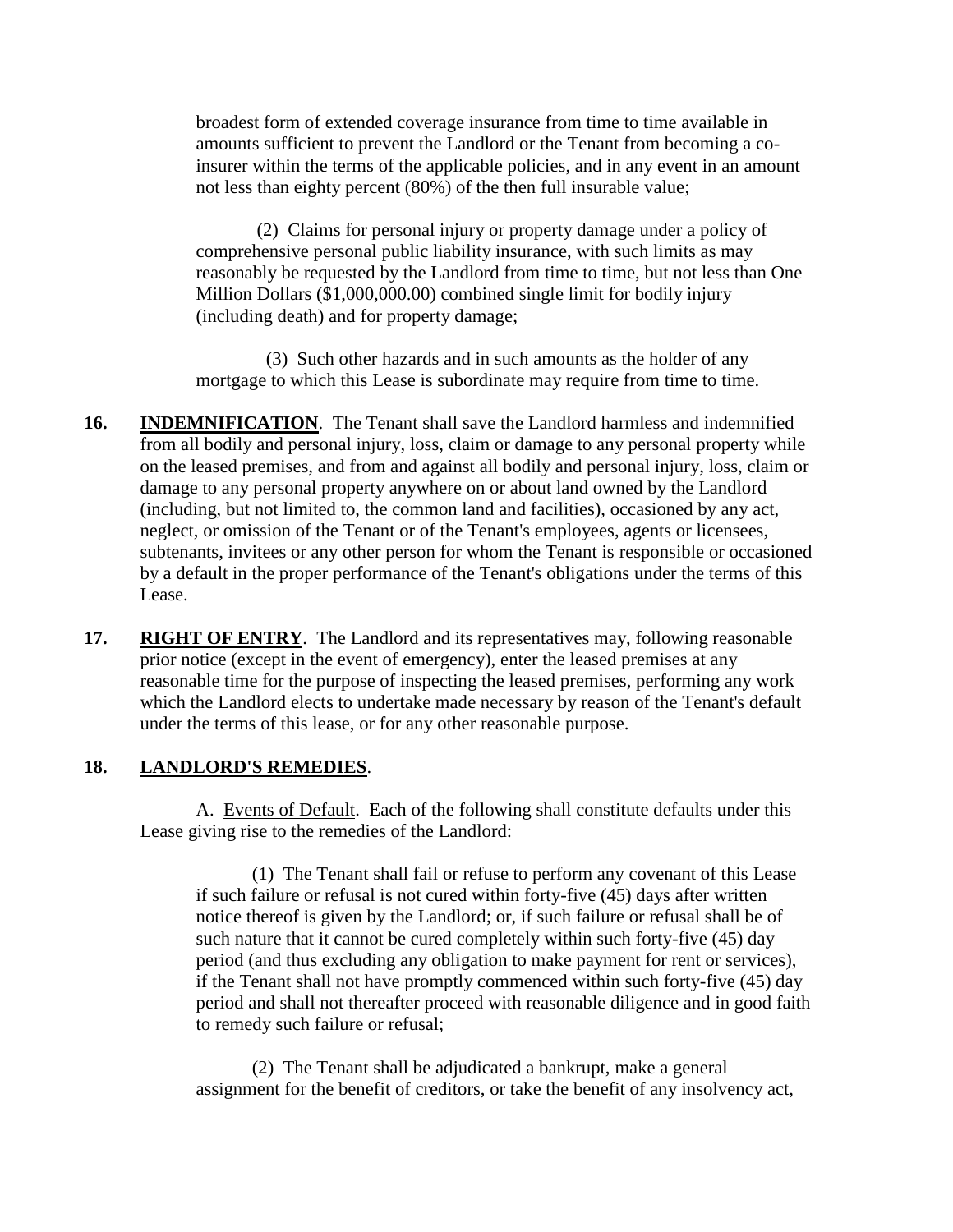or if a permanent receiver or trustee in bankruptcy shall be appointed for the Tenant's property and such appointment is not vacated within sixty (60) days. For these purposes the "Tenant" shall mean the tenant then in possession of the leased premises;

(3) This Lease shall be assigned or the leased premises sublet other than in accordance with the terms of this Lease and the Landlord's By-Laws and such default is not cured within forty-five (45) days after written notice thereof .

B. Landlord's Remedies, Including Termination. Upon any default as defined above (Events of Default), then at the election of the Landlord, the Landlord may send written notice to the Tenant that this Lease shall terminate as completely as if that were the date herein definitely fixed for the expiration of the term of this Lease, and the Tenant shall then surrender the leased premises to the Landlord. If this lease shall so terminate, it shall be lawful for the Landlord, at the Landlord's option, without formal demand or notice of any kind, to reenter the

leased premises by any lawful action or by any other means, and to remove the Tenant therefrom without being liable for any damages therefor. Upon the termination of this Lease as herein provided, the Landlord shall have the right, at the Landlord's election, to terminate any sublease then in effect, without the consent of the subtenant concerned. In the event of termination of this Lease following an Event of Default, the Landlord shall be obliged to exercise reasonable efforts to market the Site for re-leasing at a fair and reasonable price, and the Landlord shall account to the Tenant for the excess, if any, of the value realized by the Landlord upon a subsequent re-leasing of the Site, after deducting all of the Landlord's costs and expenses of terminating the Lease and releasing the Site, including reasonable attorneys' fees and any brokerage commissions paid. The Landlord shall also be entitled to pursue whatever lesser and other rights and remedies, including injunctive relief, may be provided by applicable law, and all of the remedies available to the Landlord upon the occurrence of an Event of Default are elective and cumulative. With respect to any election by the Landlord to terminate this Lease following an Event of Default, such election shall be made only by a vote of not less than nine members of the board of directors of the Landlord after an opportunity has been afforded to the Tenant to address the board, which board vote shall then be ratified by the vote of not less than seventy-five percent (75%) of all of the holders of Standard Form Proprietary Leases from the Landlord (not including the Tenant). Lesser remedies available to the Landlord upon the occurrence of an Event of Default may be pursued on behalf of the Landlord by action of the president or other officers of the Landlord, in accordance with procedures established therefor from time to time by the board of directors of the Landlord.

C. Liability for Obligations. Until and unless the Landlord leases the Site to a third party, the Tenant shall remain liable for all Tenant's obligations under this Lease, despite the Landlord's reentry.

D. Notice. Nothing in this paragraph shall be deemed to require the Landlord to give the Tenant any notice not specifically required by this Lease other than such notice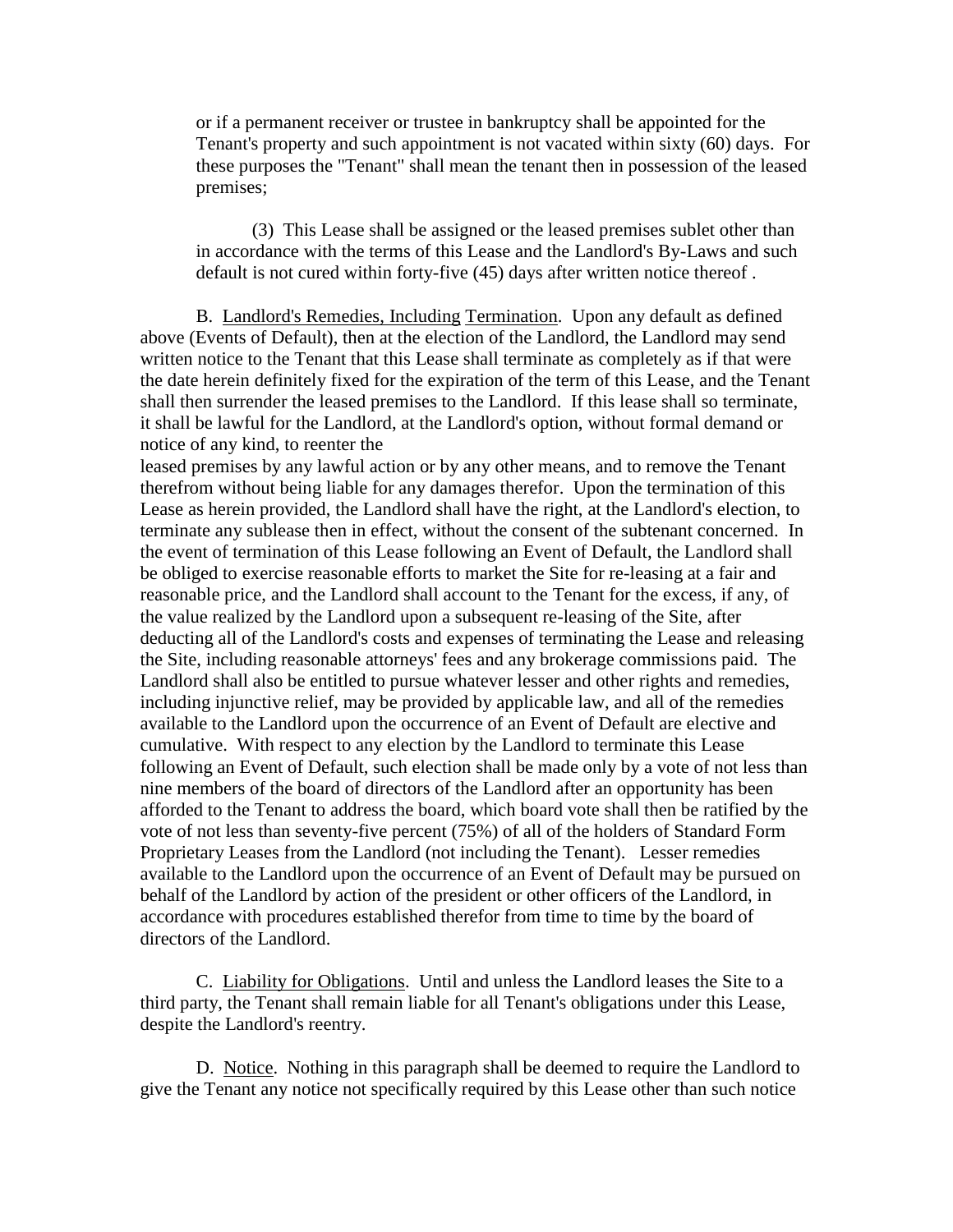as may be required by statute.

E. Time is of the Essence. Time is of the essence in this Lease with respect to the performance by the Tenant of the Tenant's obligations hereunder.

F. Attorney's Fees and Costs. The Tenant shall pay and indemnify the Landlord against all legal costs and charges, including counsel fees lawfully and reasonably incurred by the Landlord following an Event of Default, or otherwise in enforcing against the Tenant any covenant of the Tenant herein contained.

G. Interest on Unpaid Tenant's Obligations. The Tenant agrees that any amount due to the Landlord under this lease which is not paid within the applicable cure period following written notice in accordance with the provisions of this lease shall bear interest from the date such amount was due until it is paid, at the rate of eighteen percent (18%) per year, compounded monthly, or, if lower, at the highest rate then permitted by applicable law.

- **19. LANDLORD'S RIGHT TO CURE TENANT'S DEFAULT**. If the Tenant shall default in the performance or observance of any agreement, condition or other provisions in this Lease, and shall not cure such default within forty-five (45) days after notice in writing from the Landlord specifying the default (or in the event such default shall require more than forty-five (45) days to be cured if the Tenant thereafter fails to prosecute with due diligence the curing of such default to completion), the Landlord may, at its option without waiving any claim for breach of agreement at any time thereafter, cure such default for the account of the Tenant and the Tenant shall reimburse the Landlord for any amount paid and any expense or contractual liability so incurred including reasonable attorneys' fees. The Landlord may cure the default of the Tenant prior to the expiration of such waiting period, but after notice, which notice need not be in writing if confirmed forthwith by notice in writing to the Tenant, if it is necessary to protect the real estate or the interest of the Landlord therein or to prevent injury or damage to persons (including other holders of Standard Form Proprietary Leases from the Landlord) or property.
- **20. NOTICE**. Any notice by either party to the other shall be in writing and shall be deemed to be duly given if delivered personally or mailed by certified or registered mail, postpaid, addressed to the Landlord as follows:

Seven Gates Farm Corporation 301 South Gate Road Vineyard Haven, MA 02568 Attn: President

\_\_\_\_\_\_\_\_\_\_\_\_\_\_\_\_\_\_ \_\_\_\_\_\_\_\_\_\_\_\_\_\_\_\_\_\_ \_\_\_\_\_\_\_\_\_\_\_\_\_\_\_\_\_\_

and to the Tenant as follows: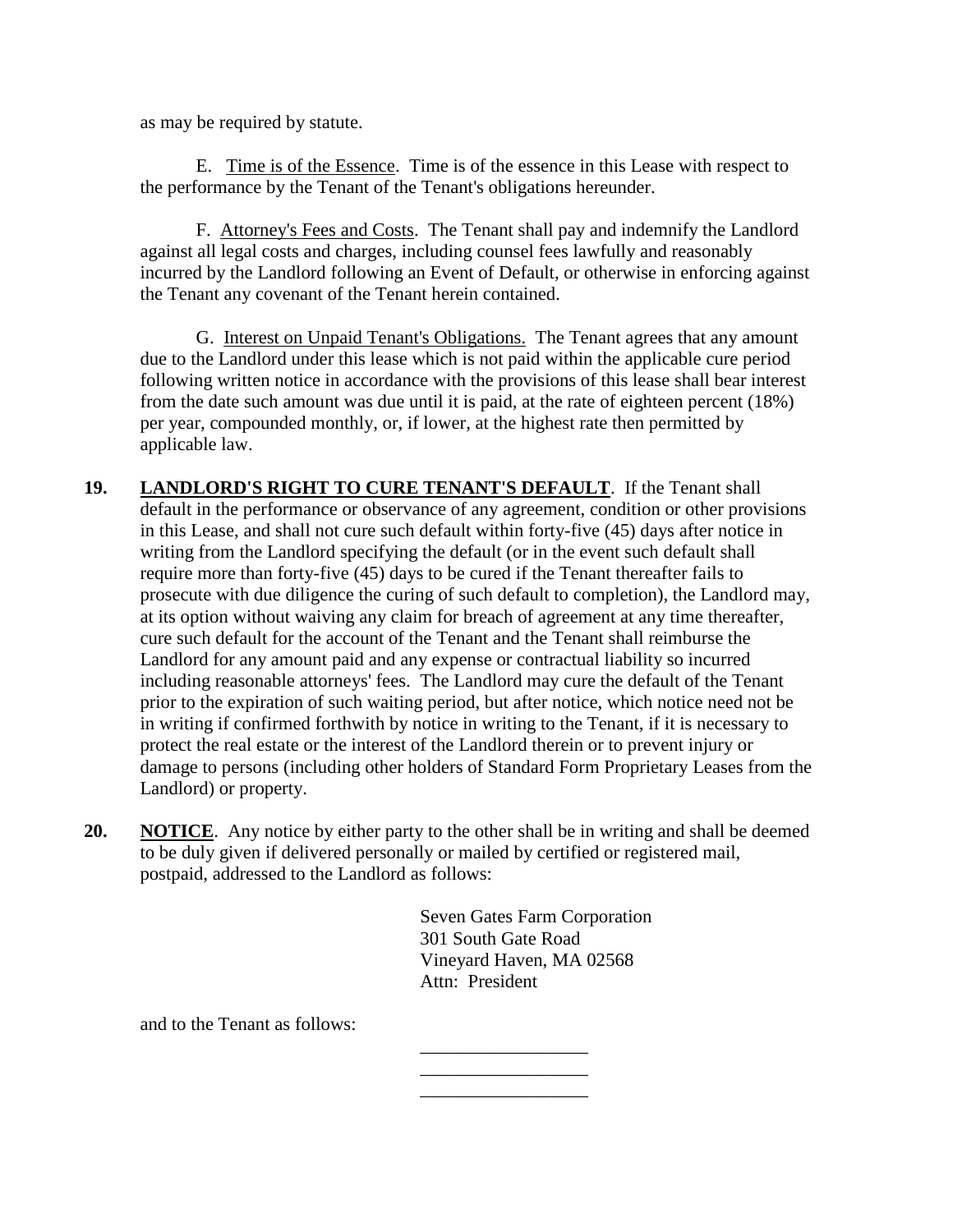or as designated by such party in writing.

- **21. WAIVER**. The failure of either party to complain of any act or omission on the part of the other party, no matter how long the same may continue, shall not be deemed to be a waiver by said party of any of its rights under this Lease. No waiver by either party at any time shall be effective unless in writing and signed by the party adversely affected by the breach with respect to which the waiver is asserted to have been made. No waiver of any breach of any provision of this Lease shall be deemed a waiver of a breach of any other provision of this Lease, or a consent to any subsequent breach of the same or any other provision. If any action by either party shall require the consent or approval by the other party, the other party's consent to or approval of such action on any one occasion shall not be deemed a consent or approval of said action on any subsequent occasion, or a consent or approval of any other action on the same or any subsequent occasion.
- **22. NO BROKERAGE FEE.** In no event will the Landlord ever be liable for any brokerage commissions in connection with its entering into a Standard Form Proprietary Lease unless the Landlord in writing has specifically engaged a broker to market a site. The Tenant will defend any claim against the Landlord, with counsel of Landlord's selection, and will save harmless and indemnify Landlord on account of any loss, cost or damage which may arise by reason of any such claim for brokerage payments resulting from the transfer by the Tenant of the Tenant's Standard Form Proprietary Lease.
- **23. INVALIDITY OF PARTICULAR PROVISION**. If any term or provision of this Lease, or the application thereof to any person or circumstance shall, to any extent, be invalid or unenforceable, the remainder of this Lease or the application of such term or provision to persons or circumstances other than those as to which it is held invalid or unenforceable, shall not be affected thereby, and each term and provision of this Lease shall be valid and enforced to the fullest extent permitted by law. It is intended that this Lease shall be subject to the By-Laws of the Landlord in effect from time to time, as well as the rules and regulations of the Landlord in effect from time to time, and any conflict shall be resolved by construing the provisions of this Lease not to conflict, or that is not possible, then the provisions of the By-Laws and regulations shall control and the conflicting provisions of this Lease shall only be given such effect as will not conflict with such By-Laws and such rules and regulations.
- **24. LIMITATION OF PERSONAL LIABILITY OF LANDLORD'S AGENTS**. In no event shall any individual, shareholder, officer, trustee or agent ever be personally or individually liable for the obligations of the Landlord hereunder.
- 25. SUCCESSORS AND ASSIGNS. Except as herein otherwise provided, the terms and provisions of this Lease shall be binding upon and inure to the benefit of the heirs, legal representatives, and permitted successors and assigns, respectively, of Landlord and Tenant.
- 26. **ENTIRE AGREEMENT**. This instrument constitutes the entire and only agreement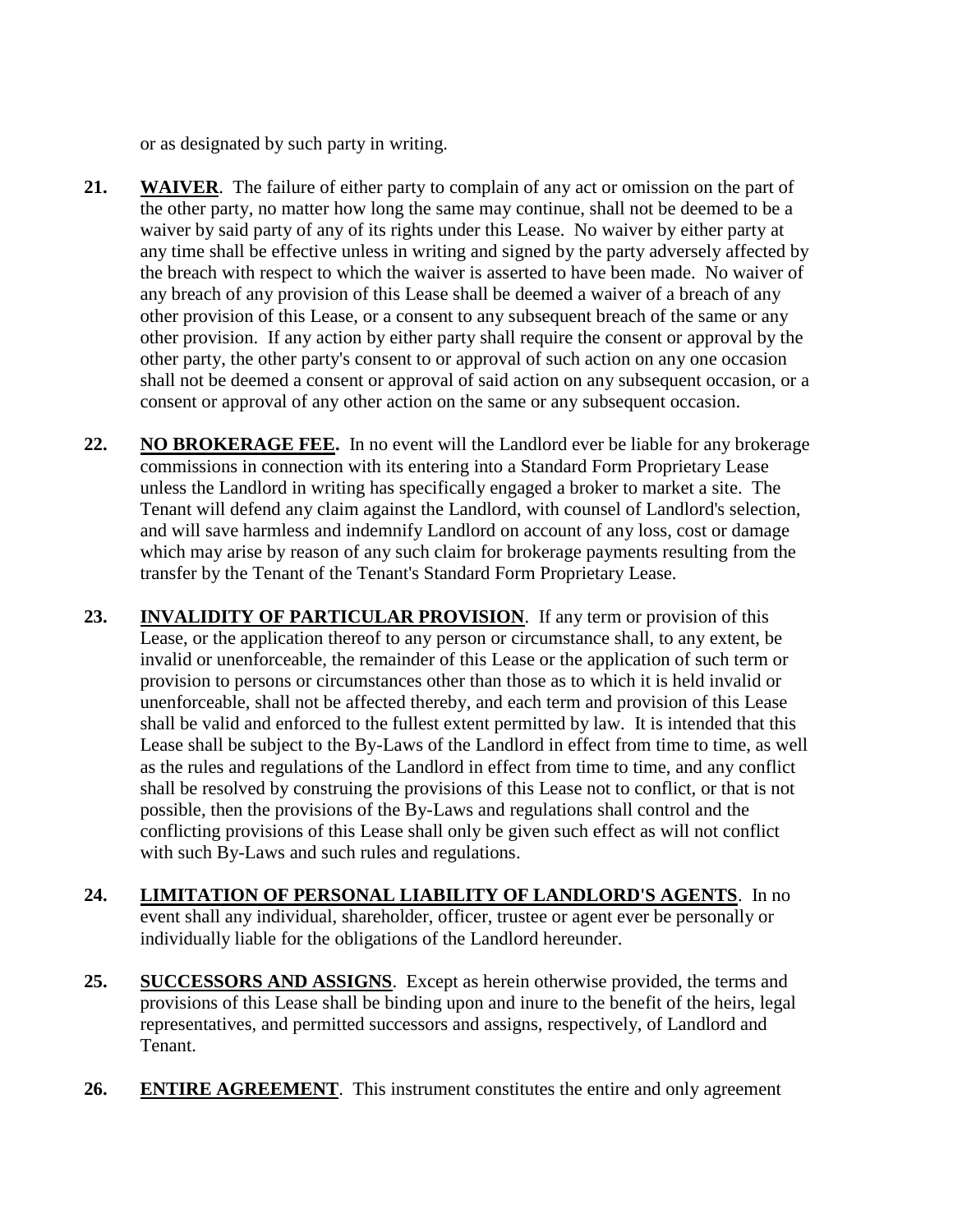between the parties, and no oral statements or representations or prior written matters not contained in this Lease shall have any force and effect. No subsequent amendments, changes or additions to this Lease shall be binding upon the Landlord or Tenant unless reduced to writing and duly executed by Landlord and Tenant. Any pronouns shall be read in the singular or plural in such gender as the context may require or permit.

27. CONSTRUCTION, JURISDICTION, ETC. This Lease is a sealed instrument and shall be construed in accordance with the laws of the Commonwealth of Massachusetts, without regard to its principles concerning conflicts of laws. In any judicial dispute between the parties, each party agrees to submit to the personal jurisdiction of the courts of the United States for the Eastern District of Massachusetts and to the courts of Massachusetts sitting in Dukes County.

Executed under seal on the day and year first above written.

## CORPORATE **SEVEN GATES FARM CORPORATION**, as

SEAL By:

Landlord

 Its President, duly authorized to sign this instrument

\_\_\_\_\_\_\_\_\_\_\_\_\_\_\_\_\_\_\_\_\_\_\_\_\_\_\_\_\_\_\_\_\_\_\_

 $\overline{\phantom{a}}$  , which is the set of the set of the set of the set of the set of the set of the set of the set of the set of the set of the set of the set of the set of the set of the set of the set of the set of the set of

**\_\_\_\_\_\_\_\_\_\_\_\_\_\_\_\_\_,** as Tenant